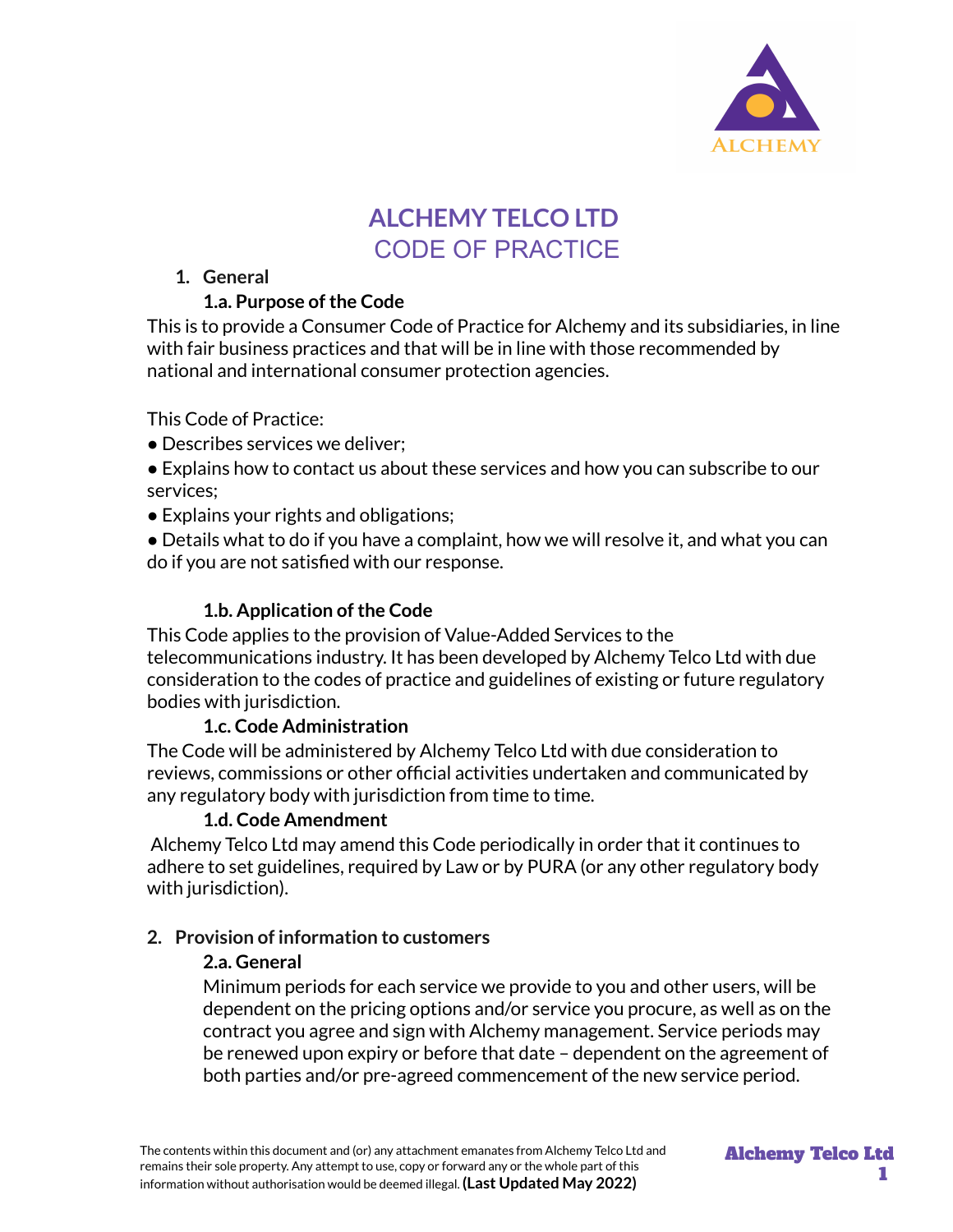

Our SMS services start on the date of purchase as activation is almost instantaneous.

#### **2.b. Service Contracts & Duration**

Before approving and signing the service contract, every client will be reasonably expected to have read our Terms and Conditions (as this details our service and product provision terms in full). The terms and Conditions documentation governs the contractual relationship between us. If any discrepancy exists between the Service Contract and Consumer Code of Practice, the Service Contract shall take precedence. A copy of our standard Service Terms is available for download at

## **https://www.alchemytelco.com/policies/terms**

**2.c. General Description of Services** Alchemy provides a wide range of services and is regularly developing new technology and expanding functionality for its clients and beneficiaries including: APIs for App development and management; VoIP softphone Contact Centre operations, A2P Information sends via SMS (Healthcare provision and updates, Fisheries Updates, Weather, COVID Updates); Trackable SMS voting systems; SMS Questionnaires; Bulk SMS sharing.

**2.d.** For detailed description and pricing of our services, please send an email to **info@alchemytelco.com**

# **3. Advertising and representation of service**

## **3.a. General**

● Minimum periods for each service we provide to you and other users, will be dependent on the pricing options and/or service you procure, as well as on the contract you agree and sign with Alchemy management.

 $\bullet$  Service periods may be renewed upon their expiry – dependent on the agreement of both parties and/or pre-agreed commencement of the new service period.

● Our SMS services start on the date of purchase as activation is almost instantaneous.

## **3.b. Service Contracts & Duration**

● Before approving and signing the service contract, every client will be reasonably expected to have read our Terms and Conditions (as this details our service and product provision terms in full). The terms and Conditions documentation governs the contractual relationship between us.

● If any discrepancy exists between the Service Contract and Code of Practice, the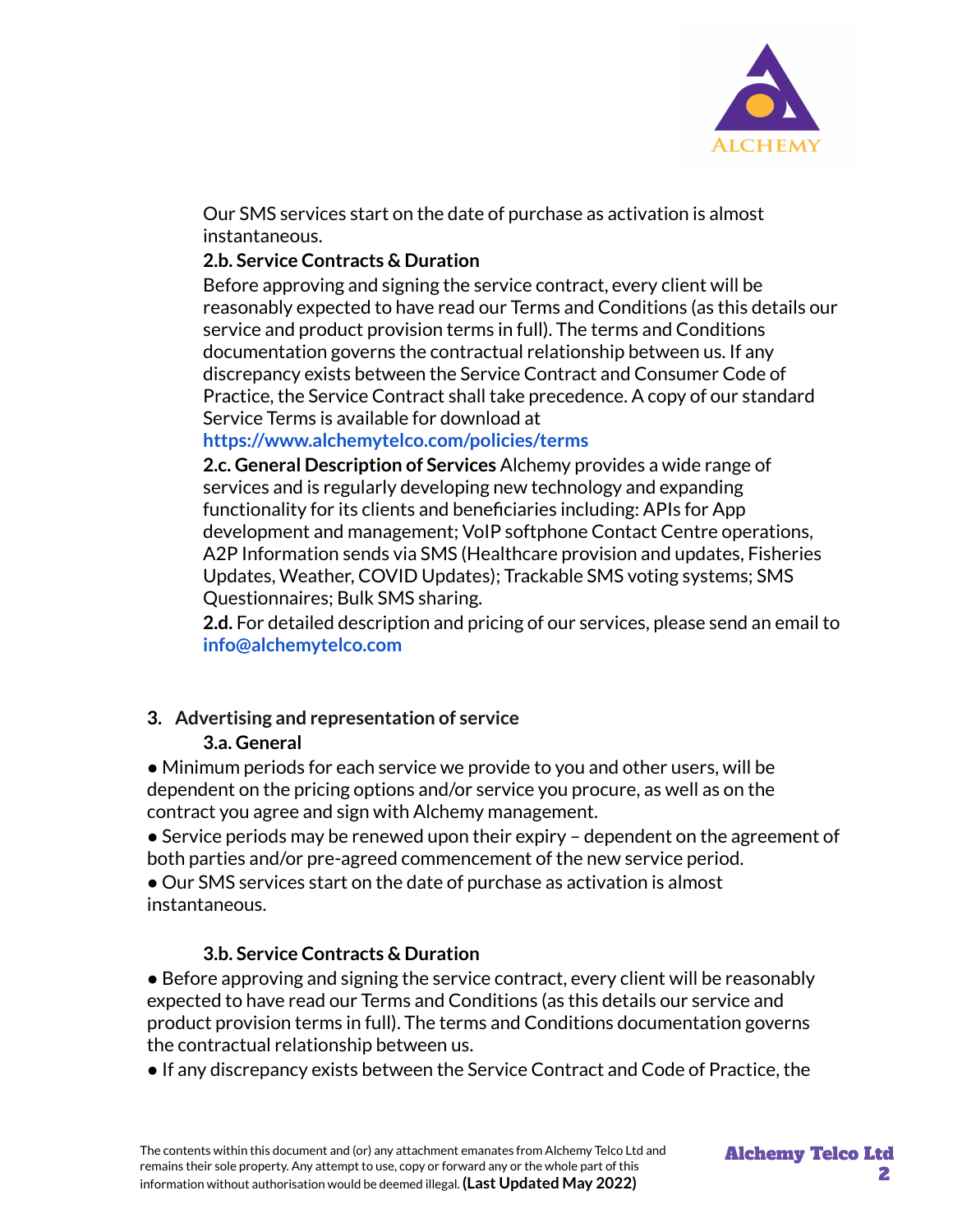

Service Contract shall take precedence.

## **3.c. General Description of Services**

● We have a wide and rapidly expanding host of technical and consultative services including Ring back Tones, SMS Infotainment Content such as News, Sports, weather, industry updates, health, Bulk SMS sharing. Our service catalogue expands almost daily.

For detailed description and data on the pricing of our services, please email **support@alchemytelco.com** and specify the information you require.

## **4. Contract Terms & Information**

A sample of general contract terms and related information may be made available upon request to info@alchemytelco.com.

## **5. Consumer Obligations**

## **5.a. Acceptance of Licensee Terms**

Consumers shall be bound by Alchemy Telco Ltd.'s terms of service once the service is requested for.

By activating the service on (or after) the commencement date, you are reasonably regarded to have accepted our service terms.

# **5.b. Misuse of Service**

Consumers shall not misuse our services, misuse is including (but not limited to): ▪ dishonestly obtaining services;

▪ using services to send messages that are false, misleading, obscene, threatening or otherwise contrary to good taste, decency, or the Law.

## **6. Changes to our Privacy Policy**

Alchemy Telco Ltd recognises the importance of clients' privacy. We take security very seriously and ensure the utmost care to prevent any unauthorized access to your personal information. We use personal information collected from users and follow strict procedures in line with the laws of the Republic of Gambia. We have set out below some important information about the personal information we may hold about you, and how we use it.

We may make changes to our Privacy Policy from time to time.

Your continued use of our services and tools indicates your express agreement to the use of your personal information, as set out in our current Privacy Policy document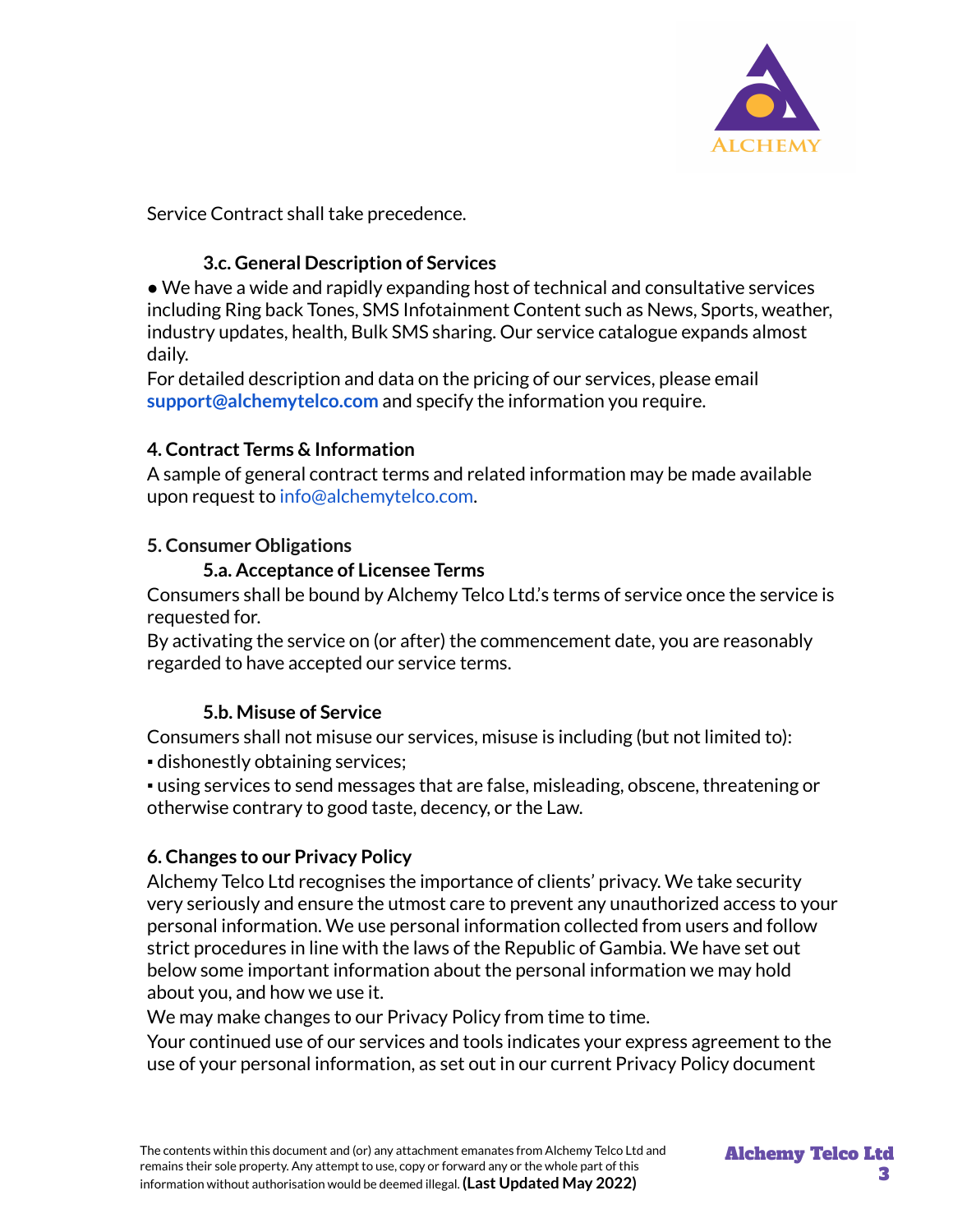

## **7. Maintaining Data Quality**

We take due care in ensuring that personal information provided by you is retained and processed in a manner that preserves its accuracy and that the information we obtain will be current and relevant for the purpose for which it is to be used.

## **8. Handling of Complaints**

We are fully committed to addressing all complaints, fully and fairly, and in a reasonable time frame.

## **9. Information to Consumers**

If you are unhappy with our services, please contact us and let us know how we can improve. It is through feedback that we can review and improve the overall service we provide.

If you have a complaint our formal internal complaints procedure is detailed below.

## **10. Faults Process**

Alchemy Telco Ltd operates a customer service desk during working hours (9:00 am – 5:00 pm) local time, via telephone and outside working hours via email.

Alchemy Telco Ltd subscribers can contact the helpdesk via:

#### email: **support@**alchemytelco.com

Before you contact our support desk, please check that you have ready the following information for reference purposes and to assist the helpdesk to solve any issues quickly and effectively:

- The service/services you are subscribed to,
- Your mobile number,
- Your username (if applicable),
- A brief but detailed description of your complaint.

## **11. Resolution Time**

We aim to deal with problems as quickly as possible, wherever possible, within 24hrs (working days). If there is no resolution within 24 hours, it would be reasonable to expect that our help desk will inform you of a cause of action as soon as possible and will continue to update you as they make progress.

## **12. Escalation**

If you are unhappy about the handling of a complaint at first instance, or unhappy about any aspect of the service you have received, your account or the way you have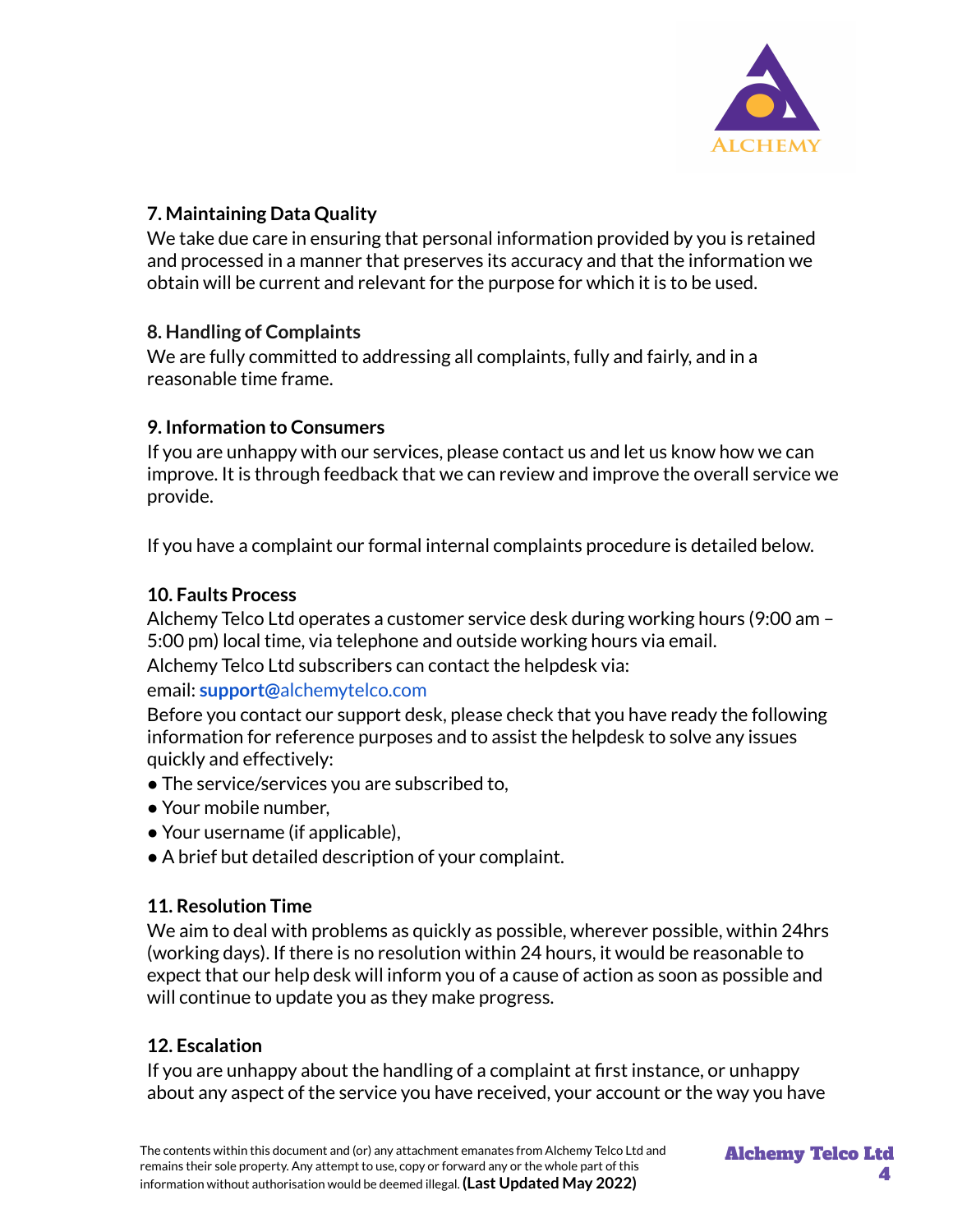

been treated by Alchemy or its representatives (particularly when contacting the technical support or Customer Service desks) we have a robust escalation procedure. Please enact it by detailing the nature of your complaint in writing and mailing it to us at: **Alchemy Telco Ltd Gambia, Atlantic Boulevard, Cape Point**.

## **13. Contacting You**

We respect your privacy and time. When necessary, we may need to contact you. In these instances, we will utilise your email address, mobile or fixed-line telephone number. We may contact you to advise you on the outcome of investigations, error fixes, changes to terms and conditions or policies, as well as regarding follow-ups, or complaints our help desk agents may be unable to resolve during your initial contact.

## **14. Changes to Complaints Handling Process**

Alchemy Telco Ltd acknowledges all written complaints and endeavours to act upon them within five (5) working days (or as otherwise directed by the relevant watchdog or authority).

Alchemy Telco Ltd reserves the right to respond to Complaints either verbally (in person), by phone, or in writing (including email), but shall employ reasonable efforts to respond in the manner requested or preferred by the complainant.

Verbal Complaints may be taken as acknowledged by Alchemy Telco Ltd at the material time in which the complaint was communicated, but when the need arises you may be required and requested to submit your grievance in writing.

Where possible, Customers shall be advised when they make a Complaint, of the expected course of action and timescale for investigation and resolution of the Complaint(s).

If Alchemy Telco Ltd regards the Complaint as malicious, frivolous, or vexatious, the Customer shall be informed accordingly with every effort made to be respectful. If dissatisfied, the Customer shall have the further recourse described below.

In any event, no Customer(s) Complaint shall remain unresolved for more than three (3) months, where clear and correct information can be received before this time.

Alchemy Telco Ltd shall implement processes to provide its customers with sufficient information and the means to enquire on the progress of their complaints. Such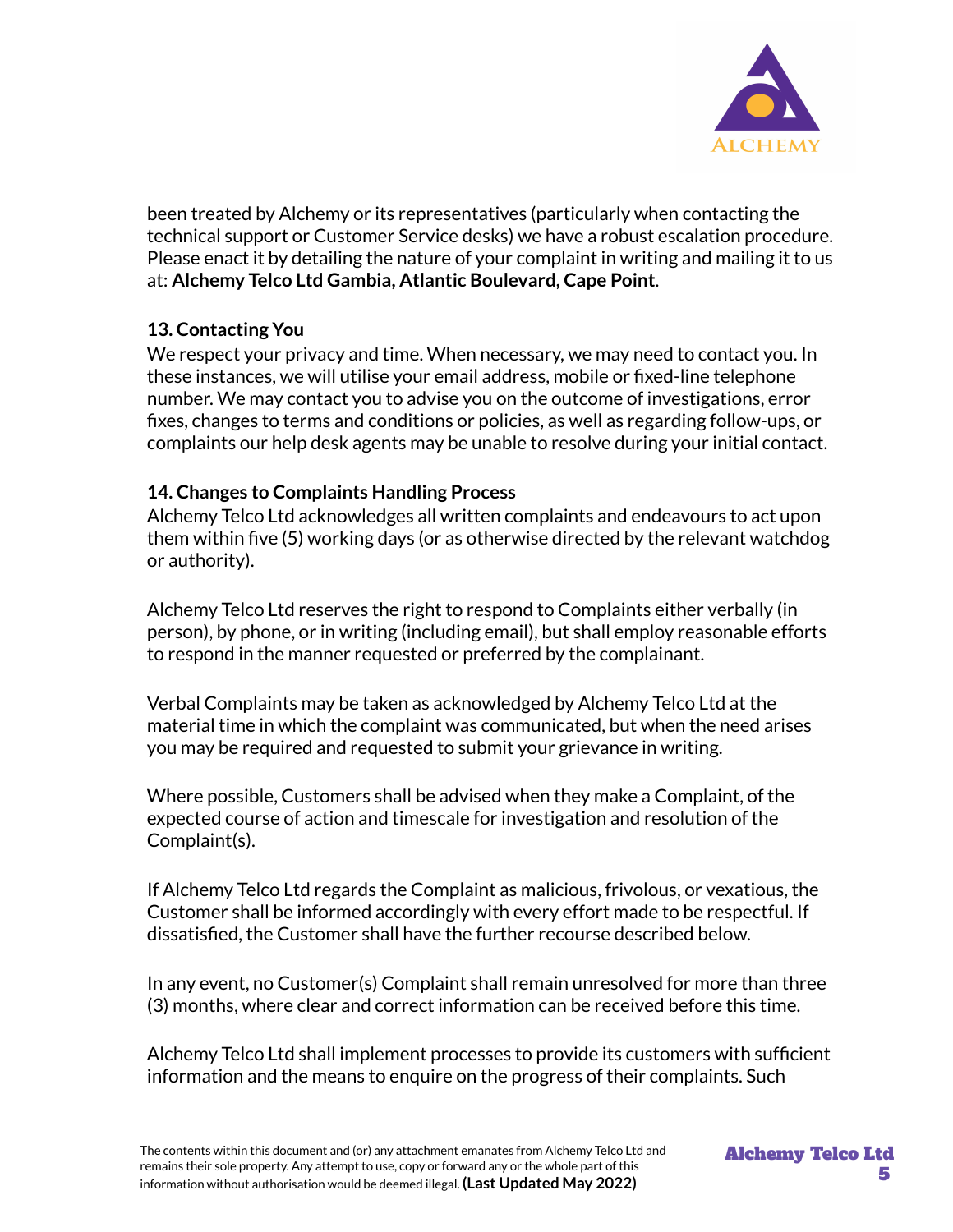

processes may include complaint reference numbers or other identifiers that may facilitate timely and accurate responses.

Customers shall be advised by Alchemy of the outcome of the investigation of any Complaint, as well as of any relevant ensuing decision made by Alchemy Telco Ltd regarding the matter.

Where a Customer is dissatisfied with a decision, Alchemy Telco Ltd shall give the Customer the option of pursuing the escalation process, whereby the decision may be examined by a suitably qualified person within Alchemy Telco Ltd. If the Customer in question has already been provided with the benefit of Alchemy Telco Ltd.'s escalation process and where there are no further escalation processes, Alchemy Telco Ltd shall inform the Customer accordingly.

In the event that a Complaint has not been resolved to the Customer's satisfaction, including as a result of any escalation process, within sixty (60) days of being communicated to Alchemy Telco Ltd, it shall inform the Customer that he or she may refer the Complaint to the Commission.

#### **15. Special Needs**

Alchemy Telco Ltd is aware of its moral and legal obligations to differently abled customers (including but not limited to customers with physical restrictions) as a result we readily offer many different services for customers with special needs. These services are designed to not only meet the demands of the current regulations but to also enable us to offer the best possible service to all of our customers.

#### **16. Charges**

Processes for Complaint handling are provided free of charge to our customers. Nonetheless, we retain the right to impose a reasonable charge for processes where investigation of the complaint requires the retrieval of records going back further than twelve (12) months, and where retrieval incurs an unmanageable expense or significant inconvenience/ human resources.

In the event that they are levied, these charges shall be identified, communicated, and agreed with the subscriber before billing occurs.

#### **17. Action on disputed charges**

When there is an unresolved complaint or billing dispute, the consumer shall be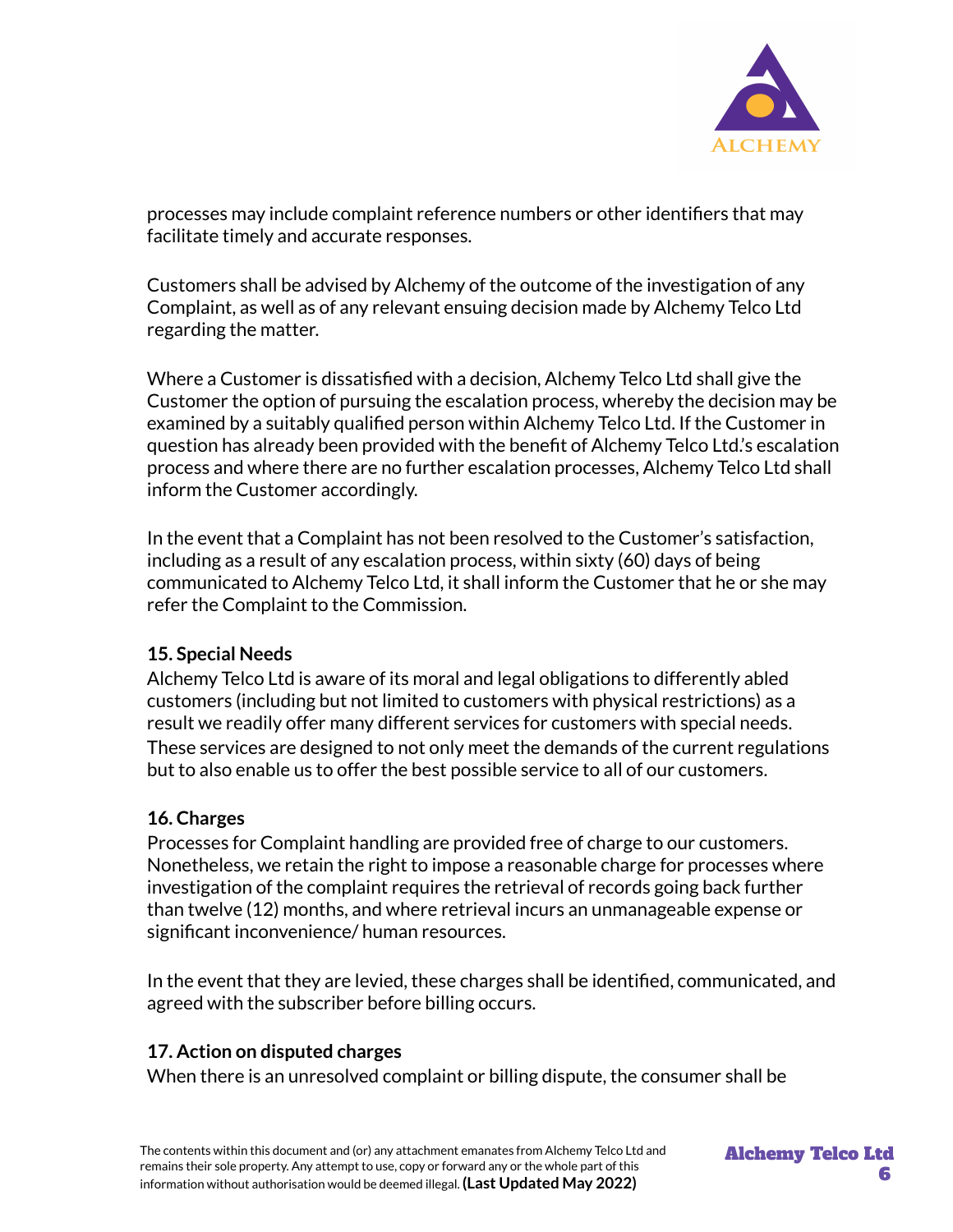

obliged to make payment of any outstanding amounts other than the amount that is specifically in dispute. We shall not impose any disconnection, additional charges in the form of credit management or interest regarding any service to which a Complaint or Billing relates while the dispute is being resolved.

We shall inform the Customer that, whilst the Complaint or Dispute is being investigated, the Customer is obliged to make payment of any outstanding amounts other than the amount that is specifically in dispute.

Where we intend to take disconnection or credit management action against a Consumer regarding any amount that has been the subject of a complaint or dispute, we will specifically notify the Consumer before taking the intended action.

#### **18. Retention of records**

Information collected and recorded as part of our complaints handling processes shall be retained by Alchemy Telco Ltd for at least twelve (12) months after the resolution of a Complaint. Where the Law or other authority requires, this storage period will be longer. Digital copies or scans shall be stored for 2 years.

#### **19. Code Compliance**

#### **19.a. Licensee's Responsibility**

Alchemy Telco Ltd takes the responsibility of code compliance very seriously and recognises the importance of developing and maintaining a good Code that is approved by the commission. Being committed to a continuous process of improvement in our operational performance, we seek, not only to comply with legal or mandatory requirements but also to proactively educate our employees about compliance. Furthermore, we commit to providing the required information to PURA and/or other regulatory bodies, as and when needed.

#### **19.b. Compliance Monitoring and Reporting by the Commission**

Alchemy Telco Ltd is in full support of PURA and/or other regulatory bodies and hereby committing to work with as well as customers to ensure that the service it delivers in terms of quality and customer support continues to meet and even exceed established standards and codes of conduct.

#### **19.c. Consumer Complaints**

All complaints by consumers will first be lodged and dealt with by Alchemy Telco Ltd in accordance with our Code. Where a Consumer can lodge a complaint with the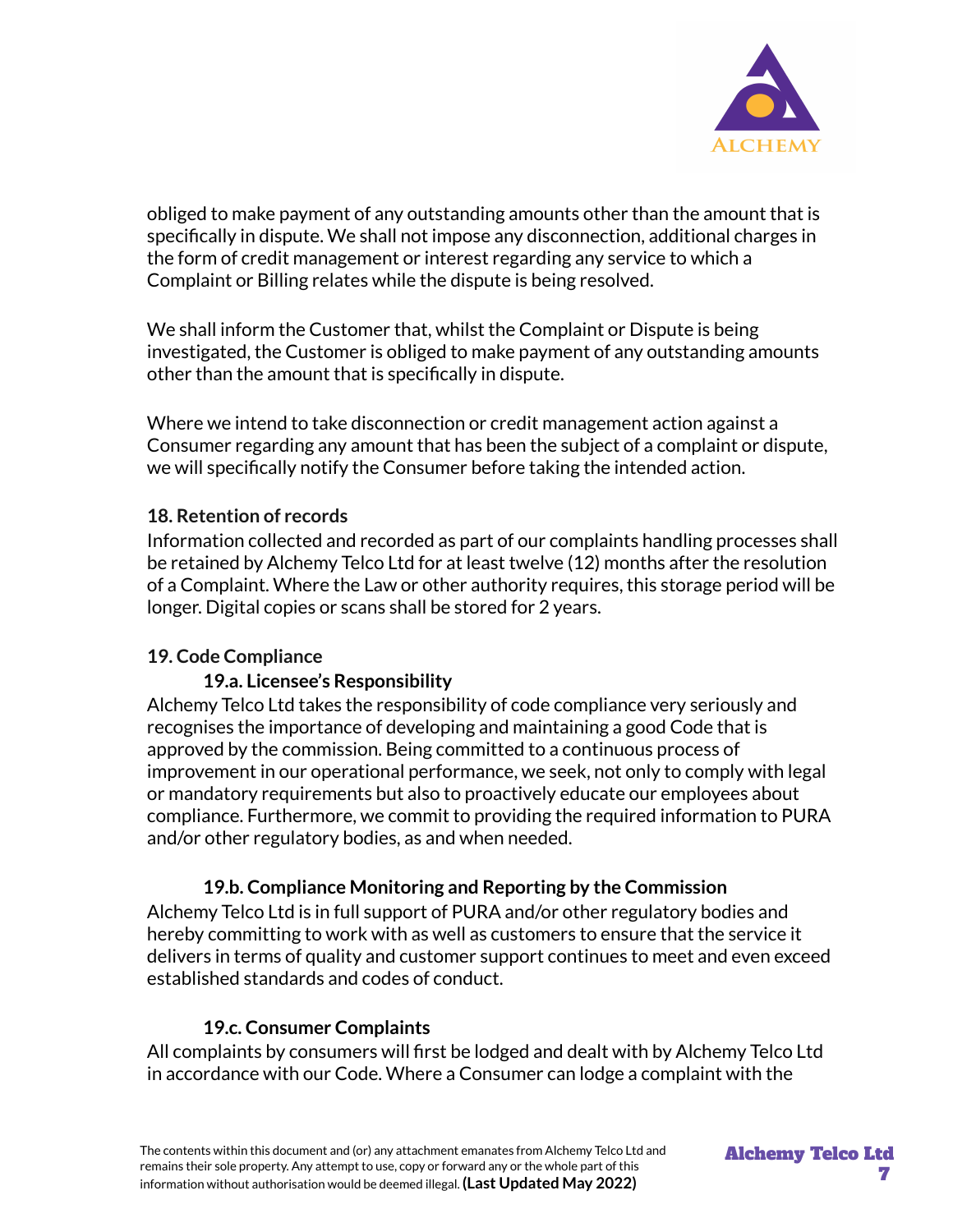

Commission and therefore does not initially contact us, the Commission will, in accordance with procedure, forward the complaint to Alchemy Telco Ltd for resolution through our complaint handling process, as detailed herein.

#### **19.e. Industry Complaints**

Industry complaints are those made by one Licensee against another regarding an alleged breach. Industry complaints will also include complaints by a group representing consumer interests or of a body such as a Consumer's Forum against a Licensee. Where an Industry complaint is lodged with a Licensee, but where there is no evidence of the complaint being lodged with an authorized regulatory body, as well, the Licensee shall forward a copy of the complaint to the authorized regulatory body without delay and will notify the complainant duly.

#### **19.f. Commission Investigation**

PURA (and other regulatory bodies with jurisdiction) is empowered by law and thereby fully responsible for ensuring compliance. In addition, they have the authority to conduct investigations into complaints or breaches of code between Alchemy Telco Ltd and our customers or between Alchemy Telco Ltd and other providers.

#### **20. Appeals Process**

Where there is an unresolved dispute 60 days after the complaint has been lodged with us, you have the right to escalate the matter to our Head of Business and CFO: **Kim Buller**

**Via:** Alchemy Telco Ltd, Atlantic Boulevard, Cape Point. The Gambia.

#### **21. Opt-in and Opt-out Option**

Where a customer deems themselves dissatisfied, they may opt into our services afresh, (with or without recourse to our complaints processes) or they may opt-out of our services, so long as they have no outstanding payments or other obligations to be fulfilled. (See Terms of Contract or your Service Agreement).

Where it is agreed that the customer is grossly dissatisfied, the customer retains the same options – to opt into fresh services or to opt-out entirely. Parties will come to a mutual and reasonable agreement as to the financial aspect of the transaction to assure that both parties remain satisfied and within their legal rights.

For details of our services, interested parties wishing to take advantage of our services or any of the available packages should: